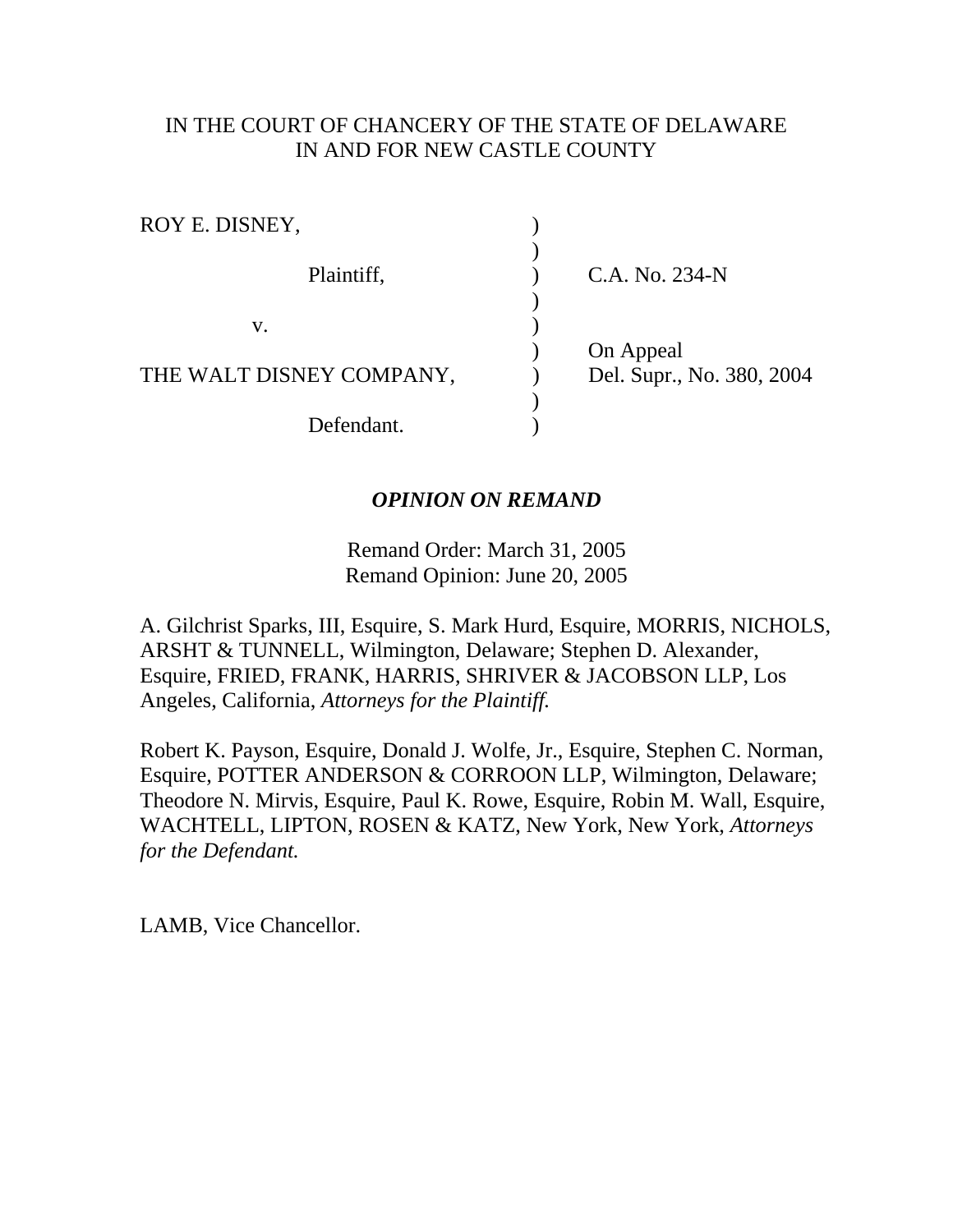On August 6, 2004, I issued an Opinion and Order (the "Opinion") denying plaintiff Roy E. Disney's motion to lift the confidentiality designation placed on ten documents.<sup>1</sup> Those ten documents constituted a small percentage of the material made available by the defendant Walt Disney Company (the "Company") in response to Mr. Disney's January 2004 demand to inspect the Company's books and records pursuant to Section 220 of the DGCL. The documents were given to Mr. Disney in voluntary compliance with that demand.

Mr. Disney appealed to the Delaware Supreme Court and, by order, the Supreme Court remanded the matter for certain additional analysis and explanation (the "Remand Order").<sup>2</sup> In the Remand Order, the Supreme Court instructs me to "make specific findings as to whether the documents are confidential." If so, the court further orders me to address "the potential benefits and potential harm from disclosing the documents for [Mr.] Disney's stated purposes, and reach a conclusion as to whether the confidentiality designation should be removed or reduced to allow for specified communications." This is the response to the Remand Order.

<sup>1</sup> *Disney v. Walt Disney Co.*, 857 A.2d 444 (Del. Ch. 2004), *remanded*, No. 380, 2004 (Del. Mar. 31, 2005) (ORDER).

<sup>2</sup> *Disney v. Walt Disney Co.*, No. 380, 2004 (Del. Mar. 31, 2005) (ORDER).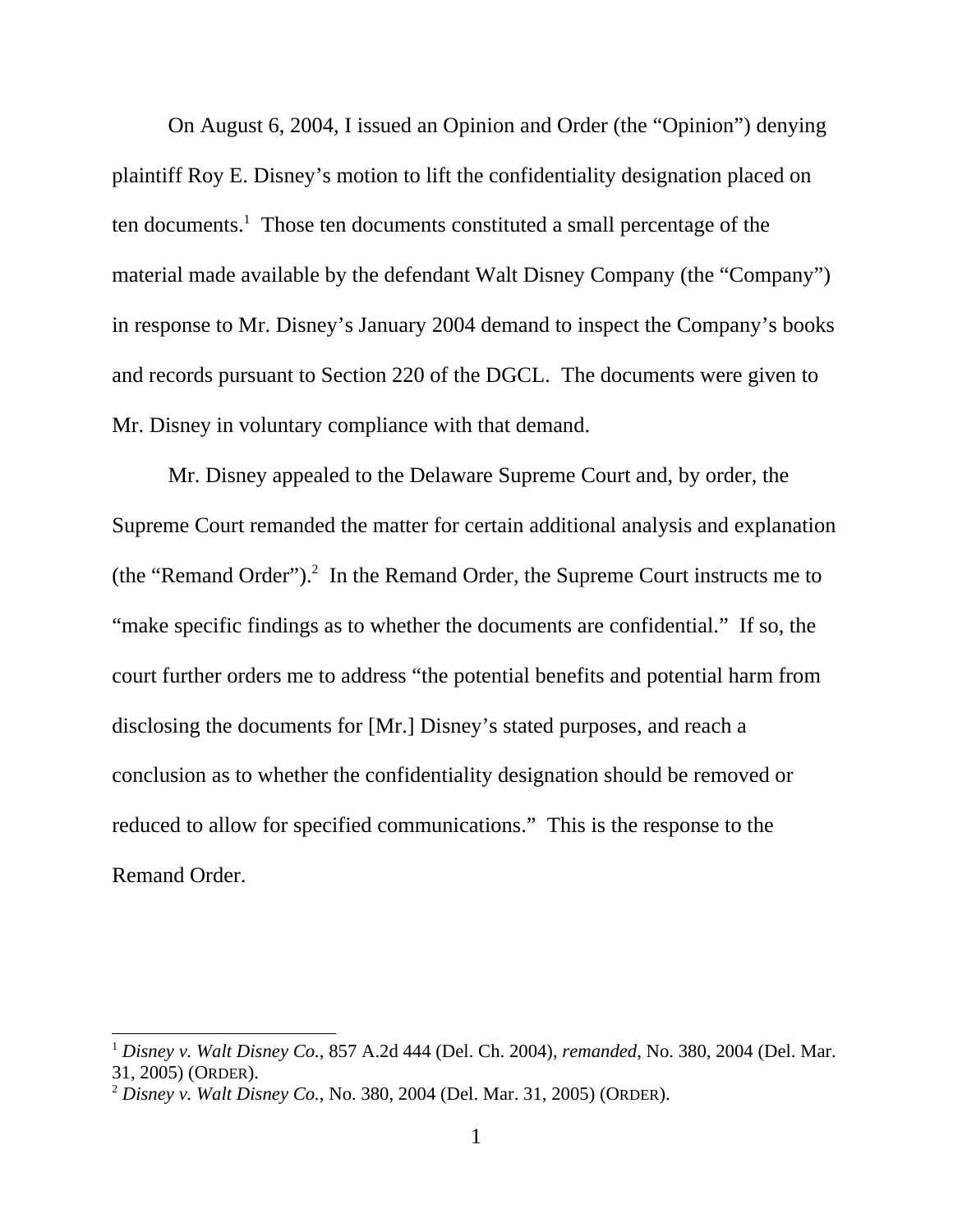**I.**

My analysis begins, as did the Opinion, with the observation that the provision of nonpublic corporate books and records to a stockholder making a demand pursuant to Section 220 will normally be conditioned upon a reasonable confidentiality order.<sup>3</sup> Delaware courts have repeatedly "placed reasonable restrictions on shareholders' inspection rights in the context of suit brought under 8 *Del. C.* § 220, and [have] made disclosure contingent upon the shareholder first consenting to a reasonable confidentiality agreement."4 I also note that the documents at issue were not produced in litigation. Thus, the general standard governing protective orders under Rule 26 is not directly implicated.5

Pursuant to the Supreme Court's instructions, I again review the ten documents at issue and evaluate whether they are confidential. I will then evaluate "the potential benefits and potential harm from disclosing the documents[.]" For the sake of clarity, I will describe each document in turn.

<sup>3</sup> *See* 8 Del. C. § 220(c); *see also CM & M Group, Inc. v. Carroll*, 453 A.2d 788, 793-94 (Del. 1982) ("[T]he Court of Chancery is empowered to protect the corporation's legitimate interests and to prevent possible abuse of the shareholder's right of inspection by placing such reasonable restrictions and limitations as it deems proper on the exercise of the right.").

<sup>4</sup> *See Stroud v. Grace*, 606 A.2d 75, 89 (Del. 1992) (and cases cited therein).

<sup>5</sup> *Cf. Sec. First Corp. v. U.S. Die Casting & Dev. Co.*, 687 A.2d 563, 570 (Del. 1997) (the court held that a comprehensive discovery order under Rule 34 and an order under Section 220 are not the same and should not be confused. A Section 220 proceeding should result in an order circumscribed with rifled precision, while Rule 34 production orders may often be broader in keeping with the scope of discovery under Rule 26(b).).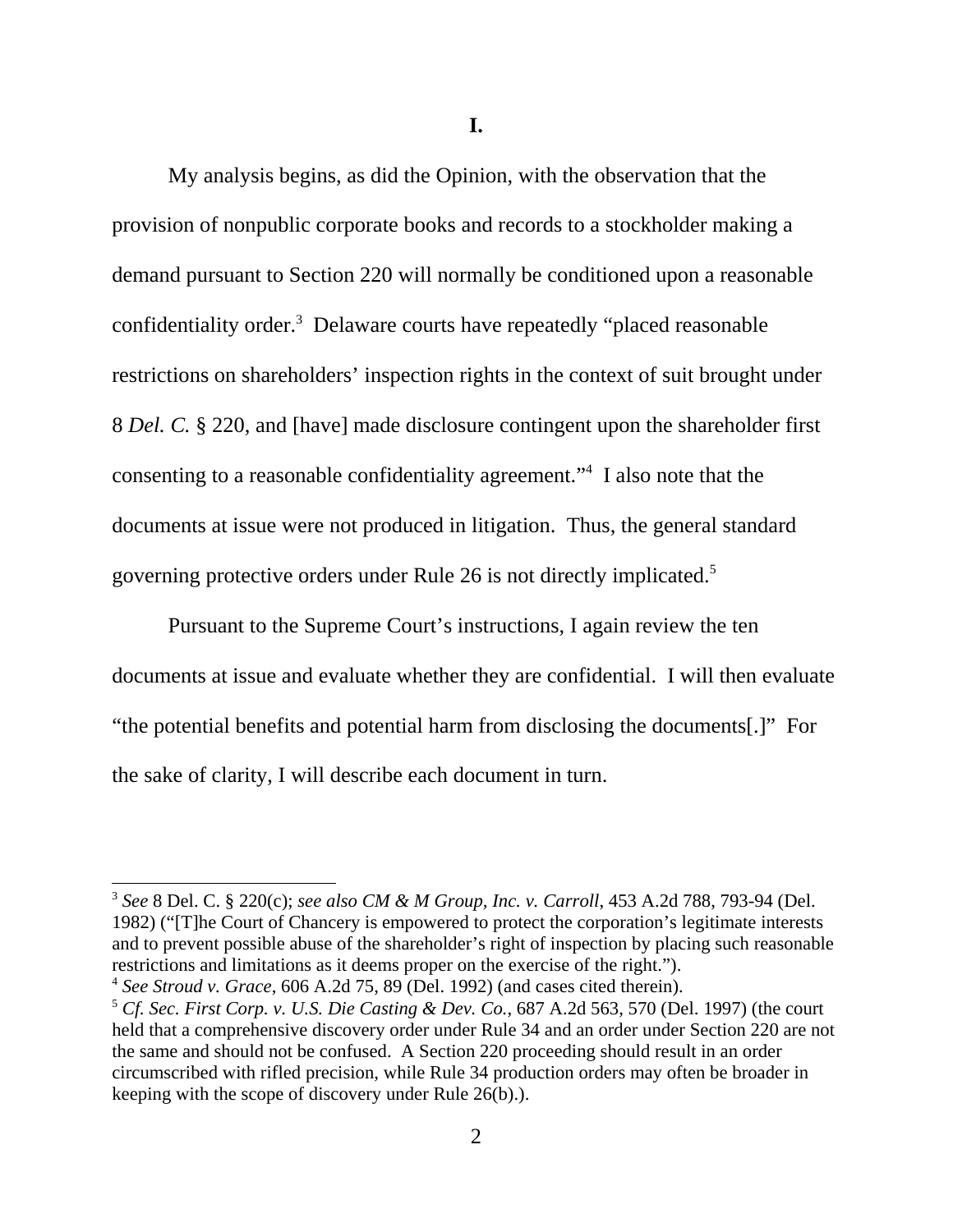# A. The Contested Documents<sup>6</sup>

The first disputed document is a letter from Stanley P. Gold, a long-time associate of Mr. Disney and former director of the Company, to Judith Estrin and John Bryson,<sup>7</sup> dated September 12, 2003 (the "Gold Letter").<sup>8</sup> The Gold Letter was also copied to the entire Disney Board of Directors, of which Mr. Disney was then a member. The letter is a detailed account of Mr. Gold's thoughts and assessments of the Company's proposed director compensation plan.

The second disputed document is an excerpt of a presentation of financial results and internal targets in connection with the Company's tax-qualified compensation plan.<sup>9</sup> It sets out non-public targets established for the compensation  $plan.<sup>10</sup>$ 

The third disputed document is an email from Michael Breckinridge<sup>11</sup> to Ms. Estrin, dated November 20, 2002.<sup>12</sup> The email is heavily redacted and it relates to year-end compensation issues for FY 2002.

 $6$  The ten documents at issue in this case were most recently attached as Exhibit C to the May 17, 2005 letter from Robert K. Payson, Esquire, counsel for the Walt Disney Company, to the court. These are the same documents I reviewed in connection with the Opinion.

<sup>&</sup>lt;sup>7</sup> Ms. Estrin was Chairman of the Company's Compensation Committee, and Mr. Bryson was a member of that Committee.

<sup>8</sup> Appendix Page No. A86-A91.

<sup>&</sup>lt;sup>9</sup> Appendix Page No. A93-A97.

 $10$  Mr. Disney proposed releasing the document with the operating performance targets for FY 2004 redacted. The Company has resisted the production of the document even with these redactions.

<sup>&</sup>lt;sup>11</sup> "Michael Breckinridge" is Michael Eisner's *nom de plume*.<br><sup>12</sup> Appendix Page No. A99-A101.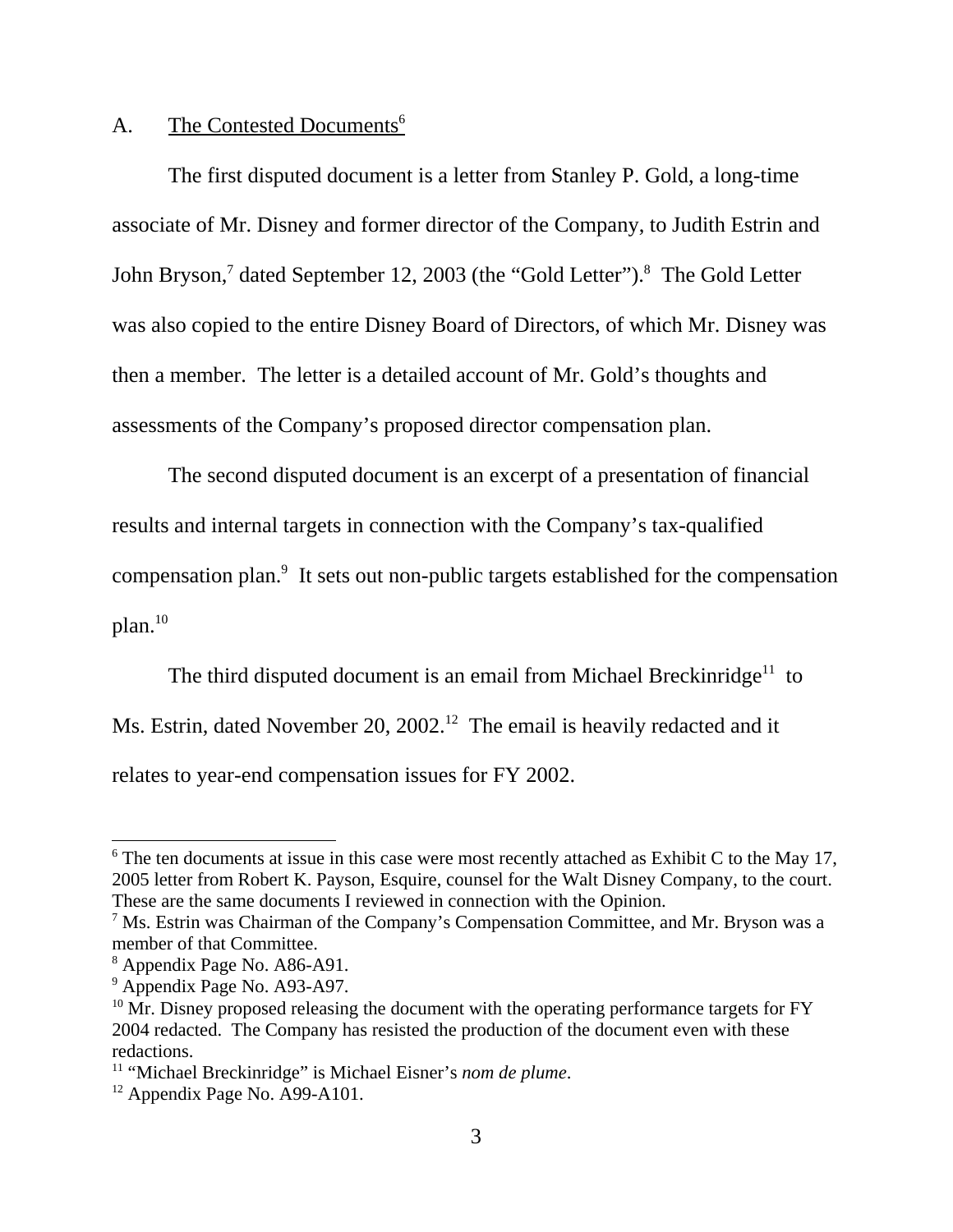The fourth disputed document is a letter from Mr. Eisner to Mr. Gold, dated December 11, 2002.<sup>13</sup> The letter refers to (and states that it attaches) another letter from Mr. Eisner to Ms. Estrin. It also refers to "the overall book that describes the bonus levels for each individual in the company that is to receive a bonus" which was given to Mr. Gold and the entire Compensation Committee. The letter asks Mr. Gold for his opinion on compensation issues.

The fifth disputed document is a memorandum from Irwin E. Russell (Mr. Eisner's personal attorney) to Mr. Eisner, dated November 21, 2003.<sup>14</sup> In it, Mr. Russell comments on the materials sent to the Compensation Committee regarding bonuses for Mr. Eisner and another executive.

The sixth disputed document is a series of emails between and among Mr. Eisner, John England, and Ms. Estrin, dated December 9 and 10, 2003.<sup>15</sup> Mr. England works for Towers Perrin, a consulting firm. In these emails, the parties discuss Mr. Eisner's bonus for FY 2003. Mr. Eisner also forwarded an email from Mr. Russell, regarding Mr. Eisner's compensation, to Mr. England and Ms. Estrin.

The seventh disputed document is an email from Ms. Estrin addressed to, and copied to, certain directors, members of senior management, and their advisors, dated November 20, 2003.16 The email advises the recipients of the

<sup>&</sup>lt;sup>13</sup> Appendix Page No. A102.

 $14$  Appendix Page No. A104-A105.

 $15$  Appendix Page No. A106-A110.

<sup>&</sup>lt;sup>16</sup> Appendix Page No. A112.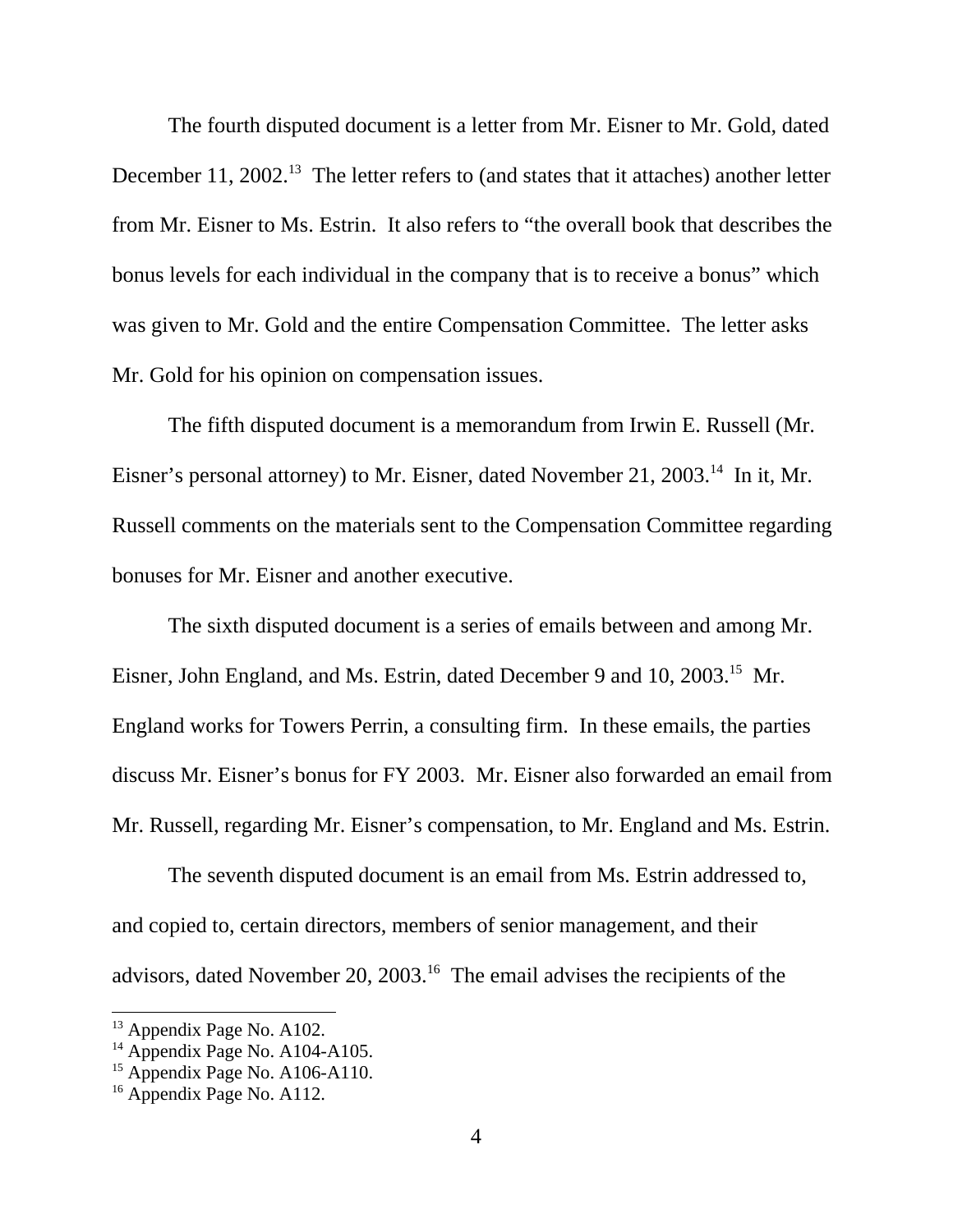issues that were going to be discussed at upcoming Compensation Committee meetings.

The eighth document is a letter from Mr. Eisner to Ms. Estrin, dated December 15, 2002.<sup>17</sup> The letter was also copied to Mr. Bryson, Leo O'Donovan, and Sidney Poitier.18 This letter describes in great detail the Company's performance in 2002, and details the Company's business strategy for 2003. It also describes the performance of several top Disney executives and gives recommendations for their future compensation.19

The ninth document is the Minutes of a Special Meeting of the Compensation Committee of the Board of Directors (the "Compensation Committee Minutes").<sup>20</sup> The meeting took place on December 15, 2002. The meeting dealt primarily with the Company's Executive Performance Plan. Specifically, the Committee discussed the achievement of financial targets for FY 2002, and set financial targets for FY 2003. The meeting also dealt with which executives would be allowed to participate in the Company's Executive Performance Plan for FY 2003. According to the minutes, the Compensation

 $17$  Appendix Page No. A114-A122.

<sup>&</sup>lt;sup>18</sup> Mr. O'Donovan and Mr. Poitier were both members of the Company's Compensation Committee.

 $19$  Mr. Disney proposed redacting the performance evaluations of three senior Company executives, while not redacting the performance evaluation of another senior executive, and not redacting at all the other information contained in the letter. The Company has resisted releasing the document, whether or not redacted.

 $20$  Appendix Page No. A124-A128.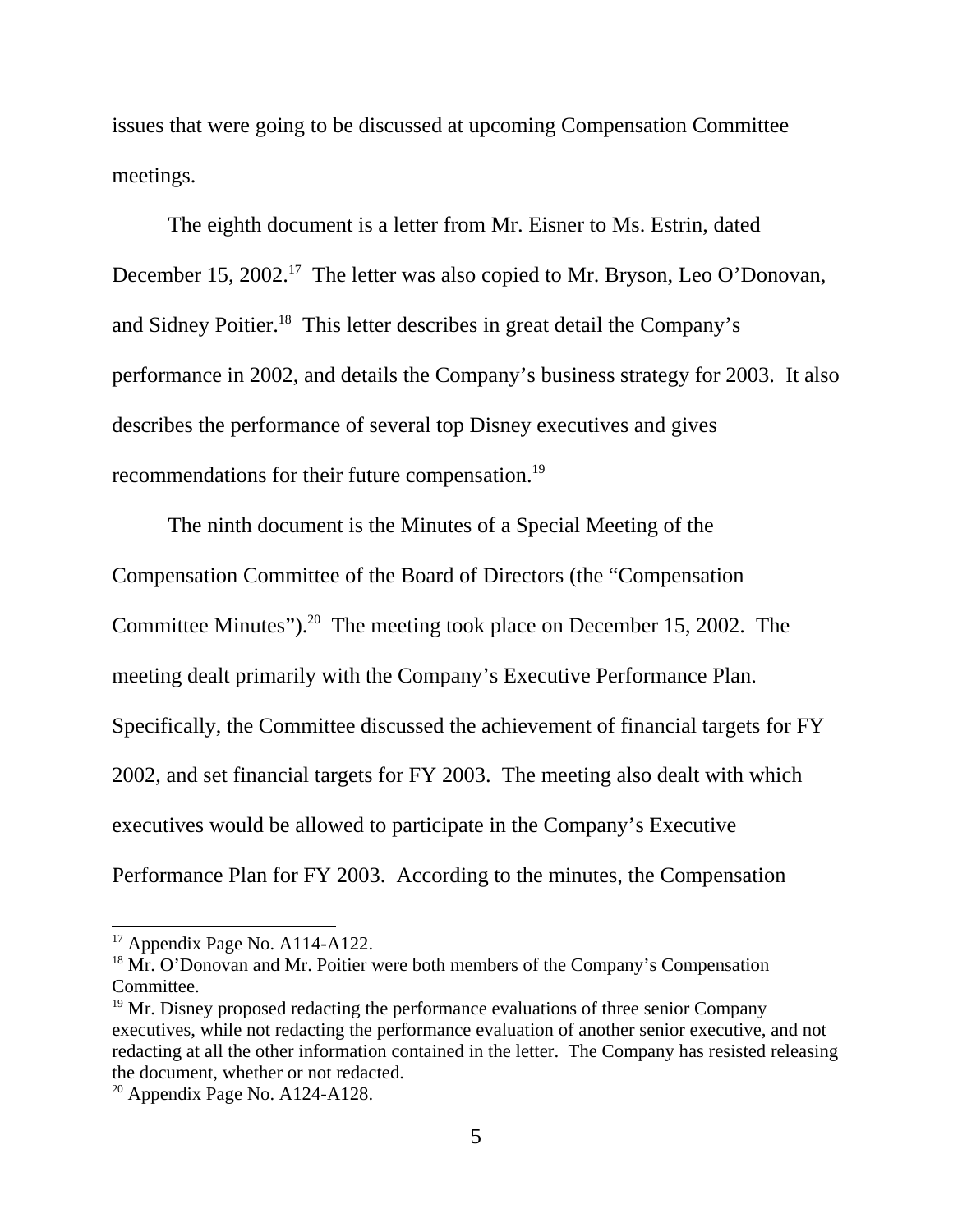Committee resolved that the matters discussed at the meeting were "confidential business information of the Corporation because the disclosure thereof could generate undue speculation about projected earnings of the Corporation or unwarranted inferences about the board's expectations in this regard."21

The last document is an email from Robin Coleman addressed to, and copied to, certain directors, members of senior management, and their advisors, dated November 21, 2003. This email described materials that had been sent to the email's recipients in anticipation of certain Compensation Committee meetings.

### B. The Documents Are Confidential

After a second review of the ten documents, I again conclude that they are of an intrinsically confidential nature and that the Company is justified in demanding that they remain confidential, subject to the possibility of disclosure, as discussed in the Opinion. They all relate to "private communications among or deliberations of the Company's board of directors."<sup>22</sup> These documents "reflect<sup>[]</sup> and relat<sup>[e]</sup> directly to preliminary deliberations of the Company's board of directors."<sup>23</sup> Furthermore, "[t]here is little doubt that those who participated in these communications had a reasonable expectation that they would remain private

 $^{21}$  Mr. Disney proposed releasing the document with the operating performance target for FY 2003 and FY 2004 redacted. The Company has resisted the production of the document even with these redactions.

<sup>22</sup> *Disney*, 857 A.2d at 448.

<sup>23</sup> *Id.*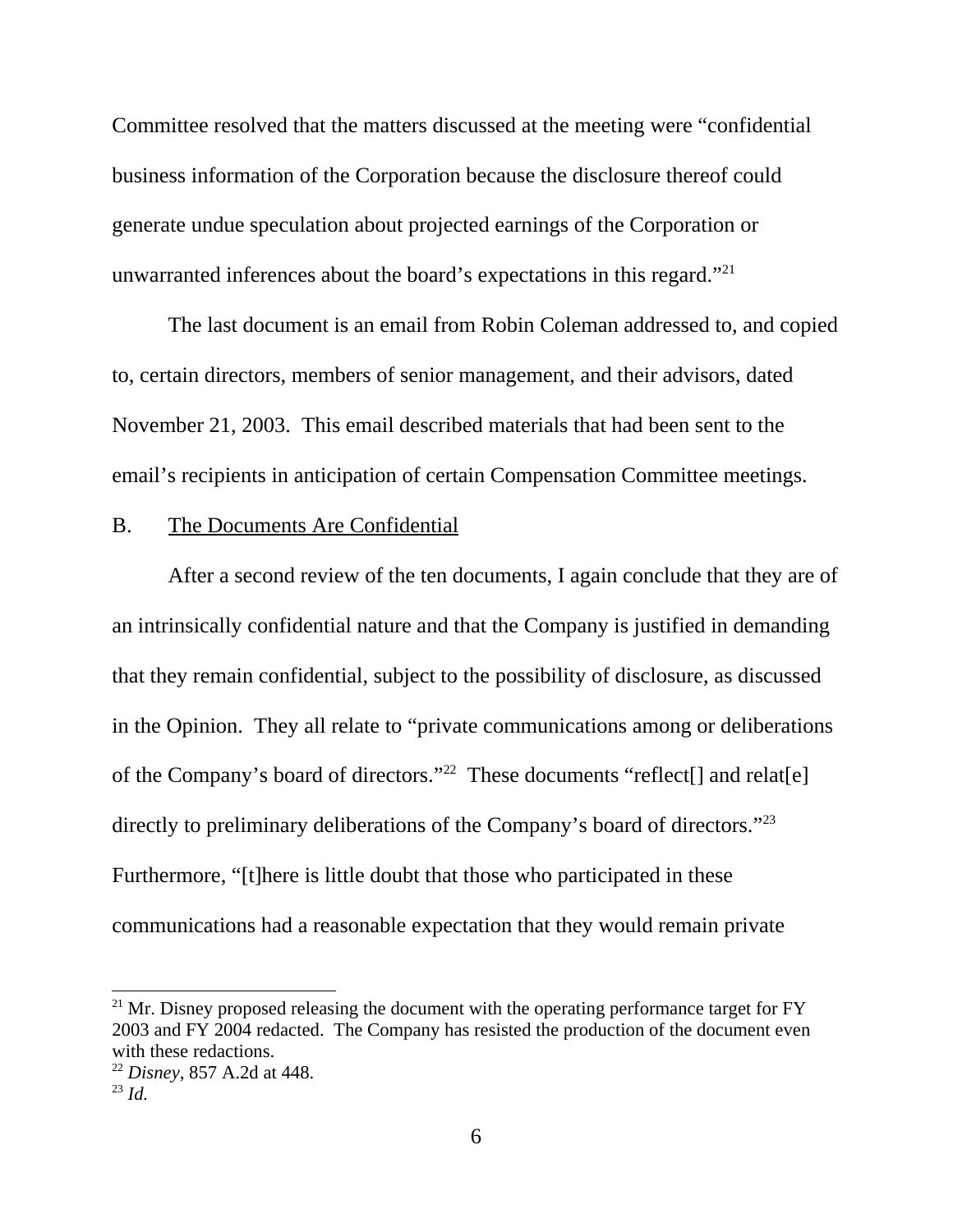unless disclosed in the course of litigation or pursuant to some other legal requirement."24

The confidential nature of these documents is evidenced by the Company's written confidentiality policy that bars present and former directors from disclosing information entrusted to them by reason of their positions, and includes a prohibition on the disclosure of "non-public information about discussions and deliberations" of the board.25 Messrs. Disney and Gold participated as board members in the approval of this confidentiality policy and appear to be bound by it. The ten documents requested by Mr. Disney all fall under the ambit of this policy. By adopting this policy, the board has recognized the necessity of keeping the thoughts, opinions, and deliberations of its members confidential. This board policy deserves significant weight.26

The Gold Letter illustrates the relevance of this policy to the issue at hand. It is a letter from one board member to another, and copied to the entire board, discussing an issue to come before the board. In very frank and direct language, Mr. Gold attempts to convince his fellow directors of his view of proper compensation for the board and senior management of the Company.

<sup>24</sup> *Id.*

<sup>25</sup> *Id.* at 445 n.1.

<sup>26</sup> *See, e.g.*, *Amalgamated Bank v. UICI*, C.A. No. 884, letter op. at 17 (Del. Ch. June 2, 2005) (holding as confidential that information which the company believed, "in good faith constitutes confidential, proprietary, or commercially or personally sensitive information that needs the protection of confidential treatment").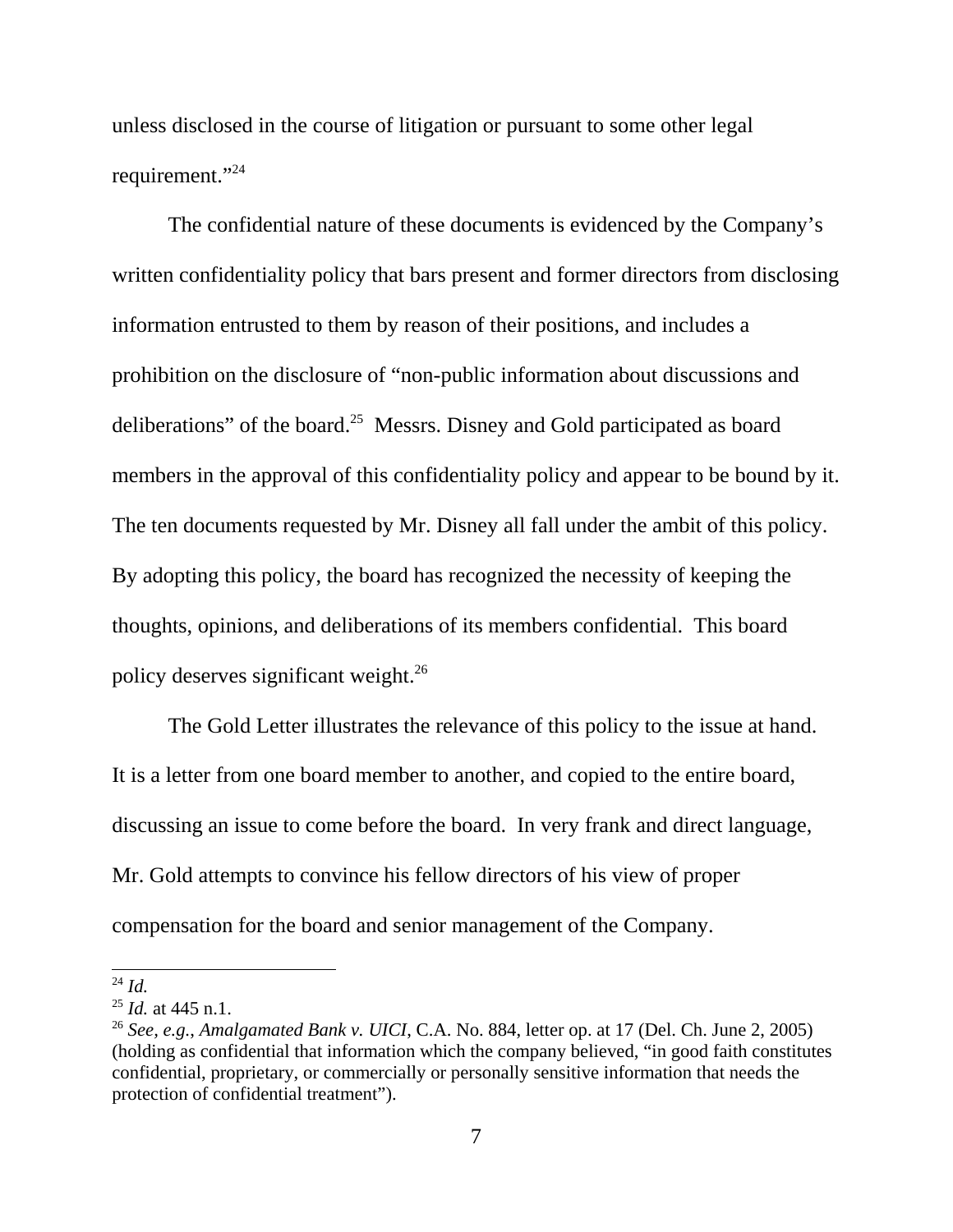The very fact that Mr. Disney found it necessary to request the Gold Letter from the Company in his Section 220 demand suggests that even he believes that it is a confidential document that he is bound not to disclose in accordance with the board's policy that he approved. It is clear that Mr. Disney either has the Gold Letter in his possession or could easily get it. Mr. Gold is well-known to be an associate of Mr. Disney, and he surely would give Mr. Disney the document if asked.<sup>27</sup> Furthermore, as a member of the Company's board at the time Mr. Gold wrote the letter, Mr. Disney should have received a copy of this document. The most plausible explanation for why Mr. Disney would request a document that he already has is that he is seeking to have the court remove the confidentiality restriction to which he apparently feels bound, and which he participated in adopting. By doing so, in a strong sense, he is admitting that the document is confidential. The same can be said of the fourth document, a letter sent by Mr. Eisner to Mr. Gold. Surely, Mr. Disney has or can easily obtain a copy of that letter from Mr. Gold.

 $27$  In its letter to the court, counsel for Mr. Disney states: "In its Letter, the Company lumps Mr. Gold's letter with other books and records in the apparent hope of obscuring the fact that it is attempting to prevent Mr. Gold from disclosing his own opinions merely because they were memorialized in a letter." Letter from A. Gilchrist Sparks to the court of May 27, 2005 at 7. Of course, the Company is not preventing Mr. Gold from doing anything in this case, because Mr. Gold is not a party to this action. It is Mr. Disney who is trying to disclose the information in the Gold Letter. However, counsel's comment is indicative of the close relationship between Messrs. Disney and Gold.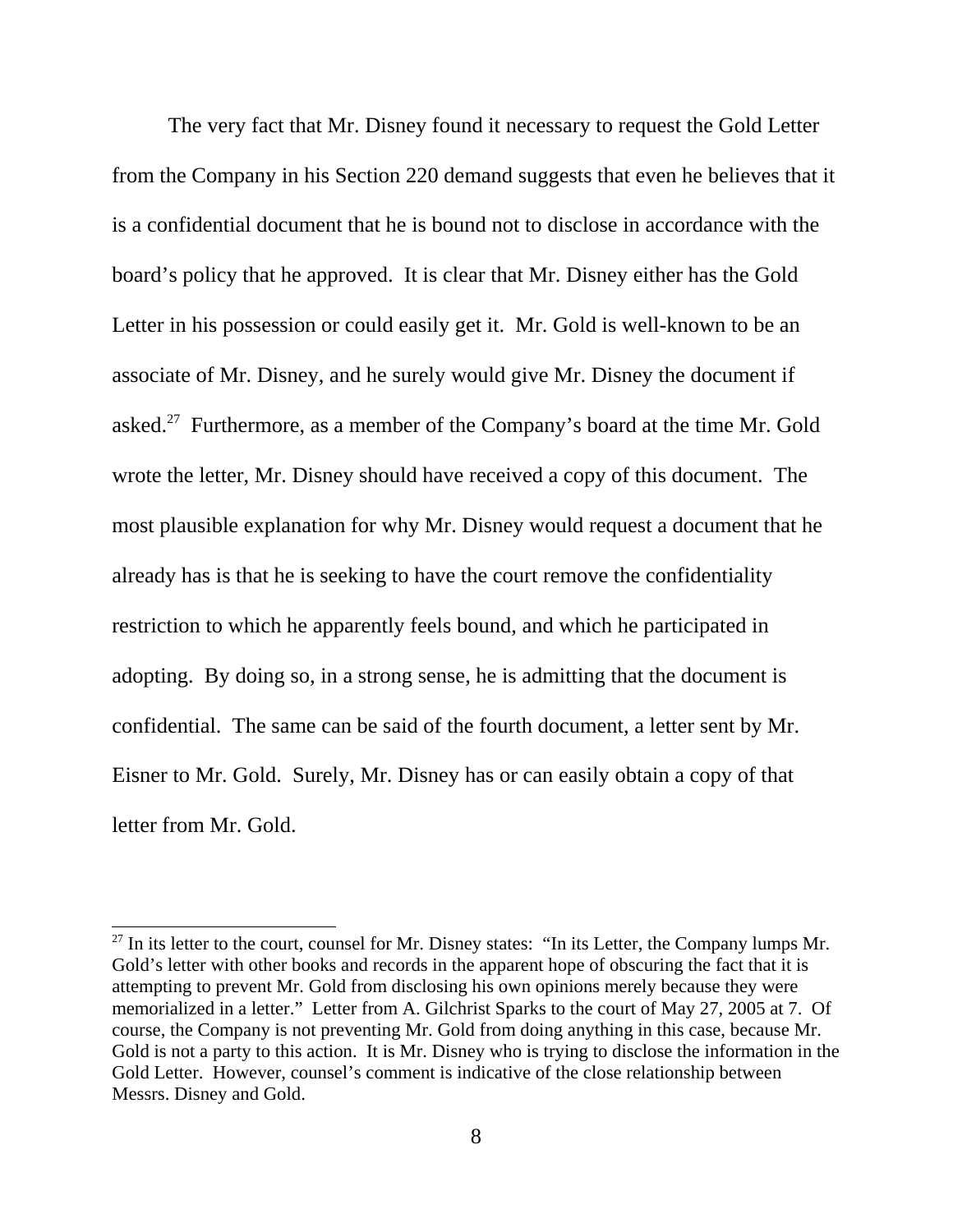Finally, as I noted in my earlier Opinion, Mr. Disney's proposed selective release of documents or excerpts of documents regarding the board's deliberations would place the Company in an untenable position. Mr. Disney, acting *qua* stockholder, has no fiduciary obligation to make complete or candid disclosures. Instead, he would be free to disclose snippets of information culled from a few emails or internal memoranda that, he contends, are inconsistent with the corporation's public disclosures or otherwise evidence misconduct of some sort. His public disclosure of that information would lead the Company to disclose even more otherwise non-public information in order to put Mr. Disney's disclosures in, what the corporation believes to be, the proper context. There is no reason to believe that such a process would necessarily advance the best interests of the corporation or its stockholders.

Therefore, I again conclude that the ten disputed documents are confidential. Pursuant to the Supreme Court's instructions, I must now balance the potential benefit and potential harm of disclosure.

#### C. The Potential Harm Outweighs The Benefit Of Disclosure

The potential benefit of the release of these documents can be easily stated. Stockholders have a legitimate interest in monitoring how the boards of directors of Delaware corporations perform their managerial duties. Stockholders also have a legitimate interest in discussing decisions of a board that could affect the value of

9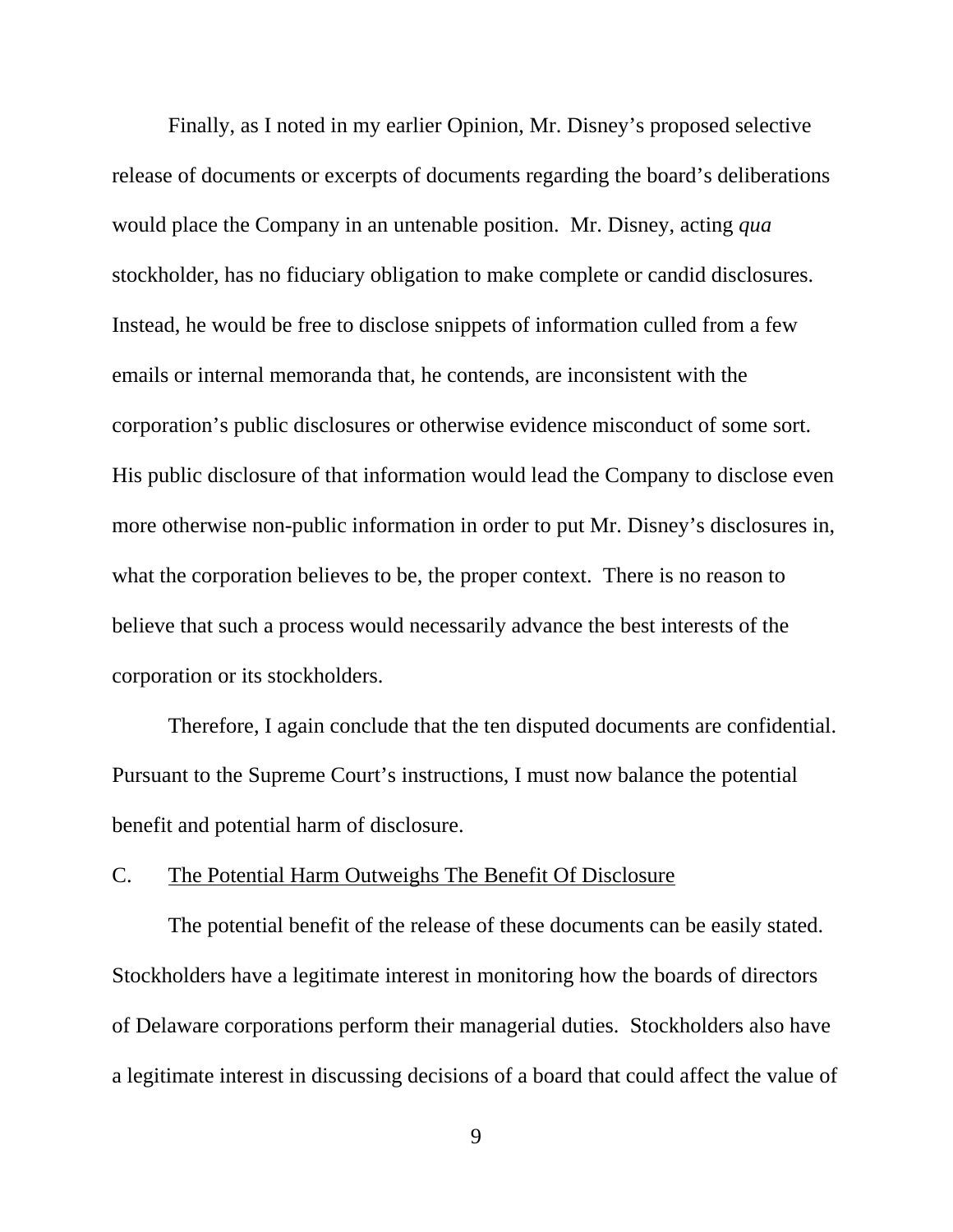their investments, such as executive compensation. Both of these interests might be served by allowing Mr. Disney to disclose the ten documents to the public.

Balanced against that benefit is the potential great harm to the deliberative process of the board, and the boards of directors of all Delaware corporations. If any shareholder can make public the preliminary discussions, opinions, and assessments of board members and other high-ranking employees, it would surely have a chilling effect on board deliberations. At the foundation of Delaware General Corporation Law is the presumption that, in making a business decision, the directors of a corporation acted on an informed basis, in good faith, and in the honest belief that the action taken was in the best interests of the Company and that, absent an abuse of discretion, the courts will respect that judgment.<sup>28</sup> Concomitant to this grant of deference to the directors of a corporation is the need to allow the directors the ability to deliberate openly and candidly with each other. The preliminary deliberations of a corporate board of directors generally are nonpublic and should enjoy "a reasonable expectation that they [will] remain private."29

In addition, as already noted, the board, including Mr. Disney, adopted a confidentiality policy relating to the communications in the disputed documents. Evidently, the board, including Mr. Disney, made the judgment that the interests of

<sup>28</sup> *Aronson v. Lewis*, 473 A.2d 805, 812 (Del. 1984).

<sup>29</sup> *Disney*, 857 A.2d at 448.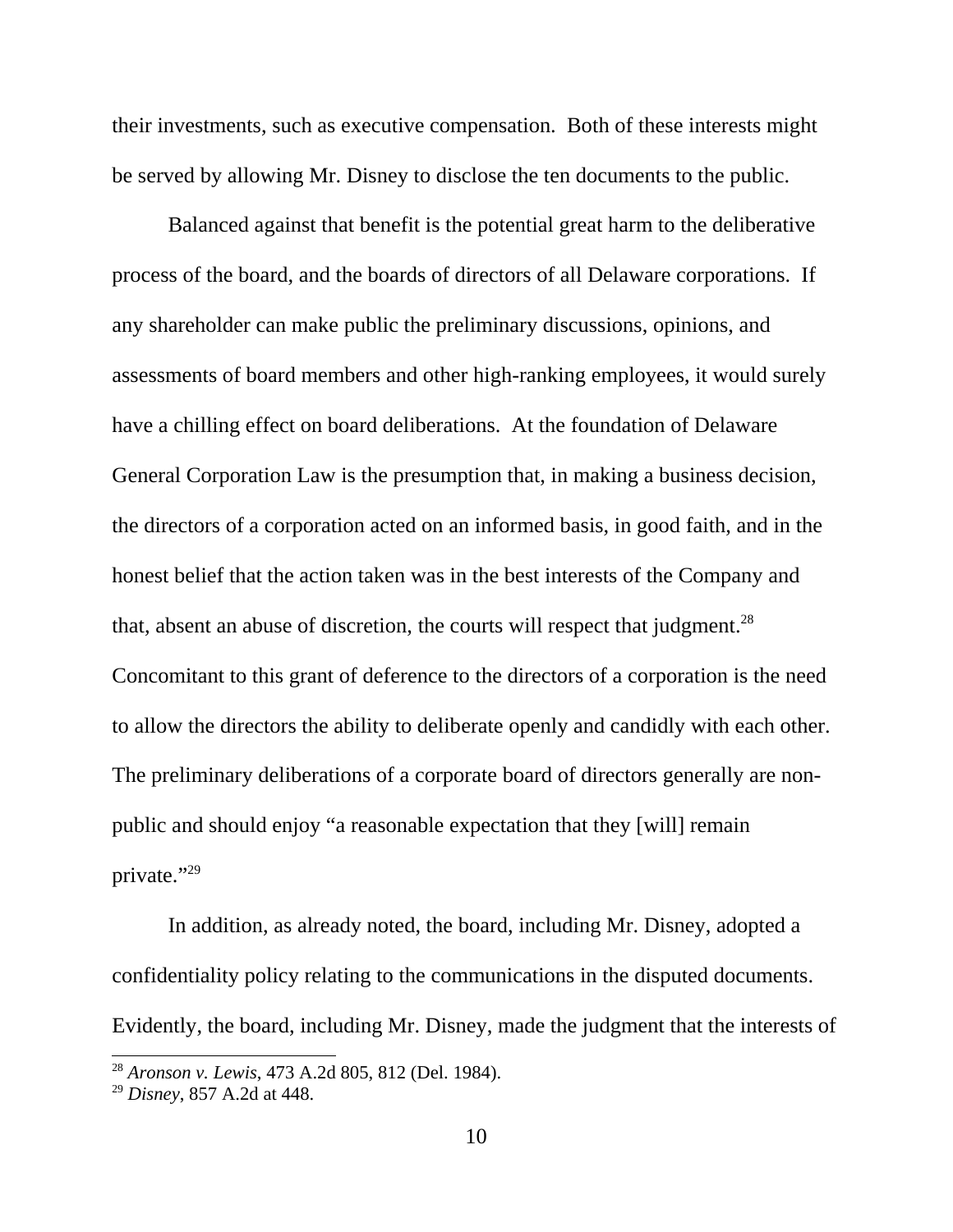the Company are best served by maintaining these types of communications in strict confidence. That judgment is sensible. In the circumstances, there is no adequate reason to relieve Mr. Disney of his duties under that policy.

In his briefing and before me at oral arguments, Mr. Disney made two additional arguments as to why I should remove the confidentiality designation from these ten documents. First, he argued that executive compensation is a topic of such importance that it warrants what amounts to special treatment under Section 220. By disclosing information regarding compensation obtained through a Section 220 demand when it contradicted the statements of the Company and board, stockholders would be able to more effectively place a "corporate check" on the board's compensation decisions.

The problem with this argument, as I stated in my earlier Opinion, is that there is nothing in the language of Section 220 to differentiate its use in relation to compensation issues from any other subject relating to the management of the corporation. Thus, I expect that whatever rule is applied in this case would necessarily cover the gamut of management decision-making.

Second, Mr. Disney argued that he is uniquely suited to decide what disclosures would be in the best interests of the corporation. Mr. Disney contends that, due to his decades-long association with the Company, and the large number and value of shares he owns, his interests are perfectly aligned with the corporation

11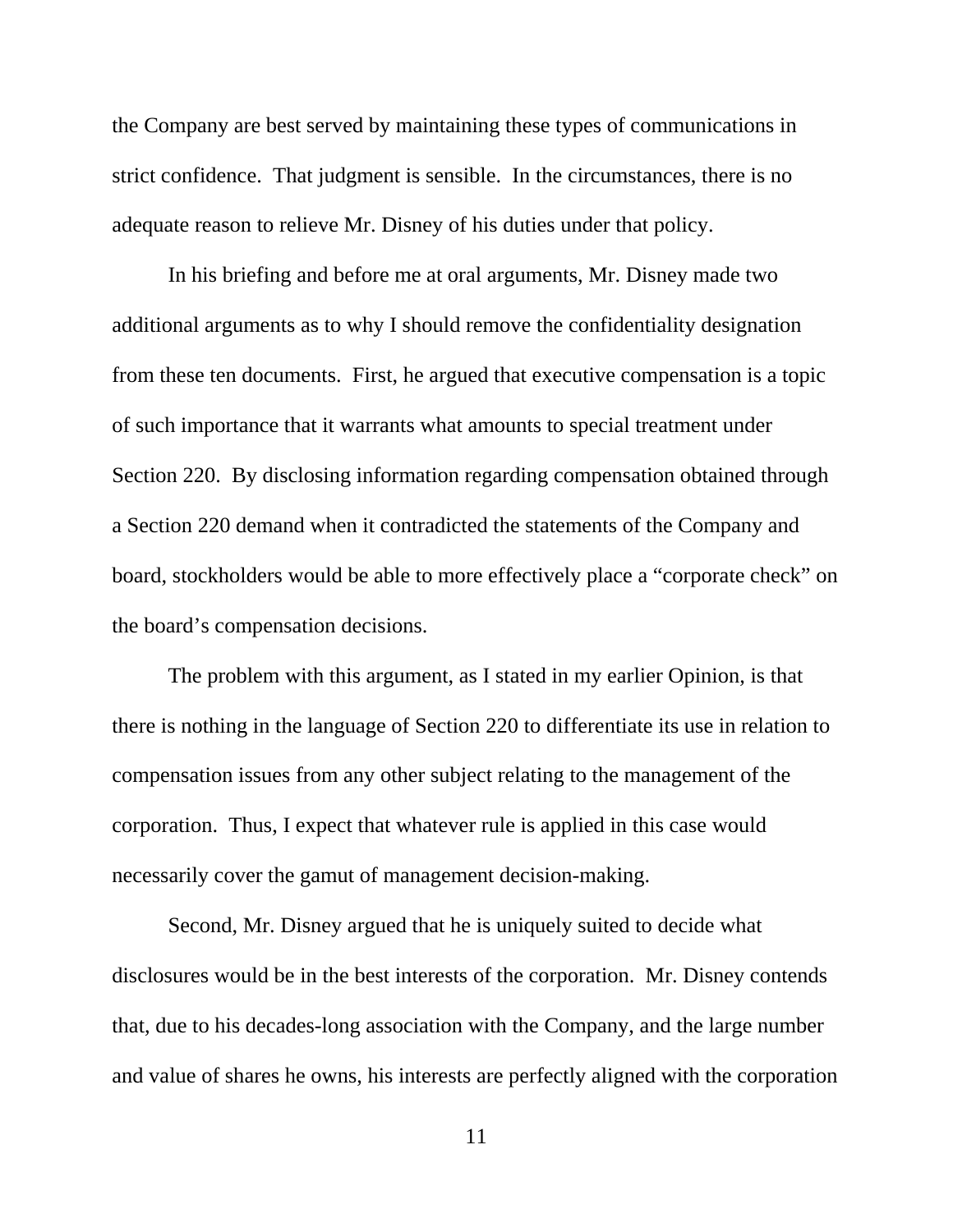such that he would never do anything to harm it. Therefore, the harm of disclosure would be minimal.

While not doubting Mr. Disney's *bona fides* in the least, I simply cannot accept this reasoning. The policy of Section 220 allows a stockholder, even one owning a single share, access to the corporation's books and records.<sup>30</sup> There is nothing in the language of Section 220, nor in any case cited by Mr. Disney, that gives a large shareholder greater access to the corporate books and records and a greater ability to share those documents with other shareholders. Nor am I convinced that allowing any one shareholder to assume the role of public scourge of management with broad rights to release the corporation's confidential documents is sound public policy. There are other avenues for bringing directors to account for their mismanagement, most notably by contesting elections and by instituting derivative litigation. Nothing suggests to me that Mr. Disney or any other stockholder needs the ability to make public disclosure of the directors' confidential, internal deliberations to successfully pursue those other avenues.

For all of the above reasons, I must conclude that the potential harm of disclosure outweighs the potential benefit.

 $30$  The right to inspect and copy documents is not "conditioned . . . on any minimum threshold investment on the part of the stockholder." DONALD J. WOLFE, JR. & MICHAEL A. PITTENGER, CORPORATE AND COMMERCIAL PRACTICE IN THE DELAWARE COURT OF CHANCERY, § 8-6[a] at 8-56 (2001) (quoted approvingly in *Madison Ave. Inv. Partners, LLC v. Am. First Real Estate Inv. Partners, L.P.*, 806 A.2d 165, 176 n.27 (Del. Ch. 2002)).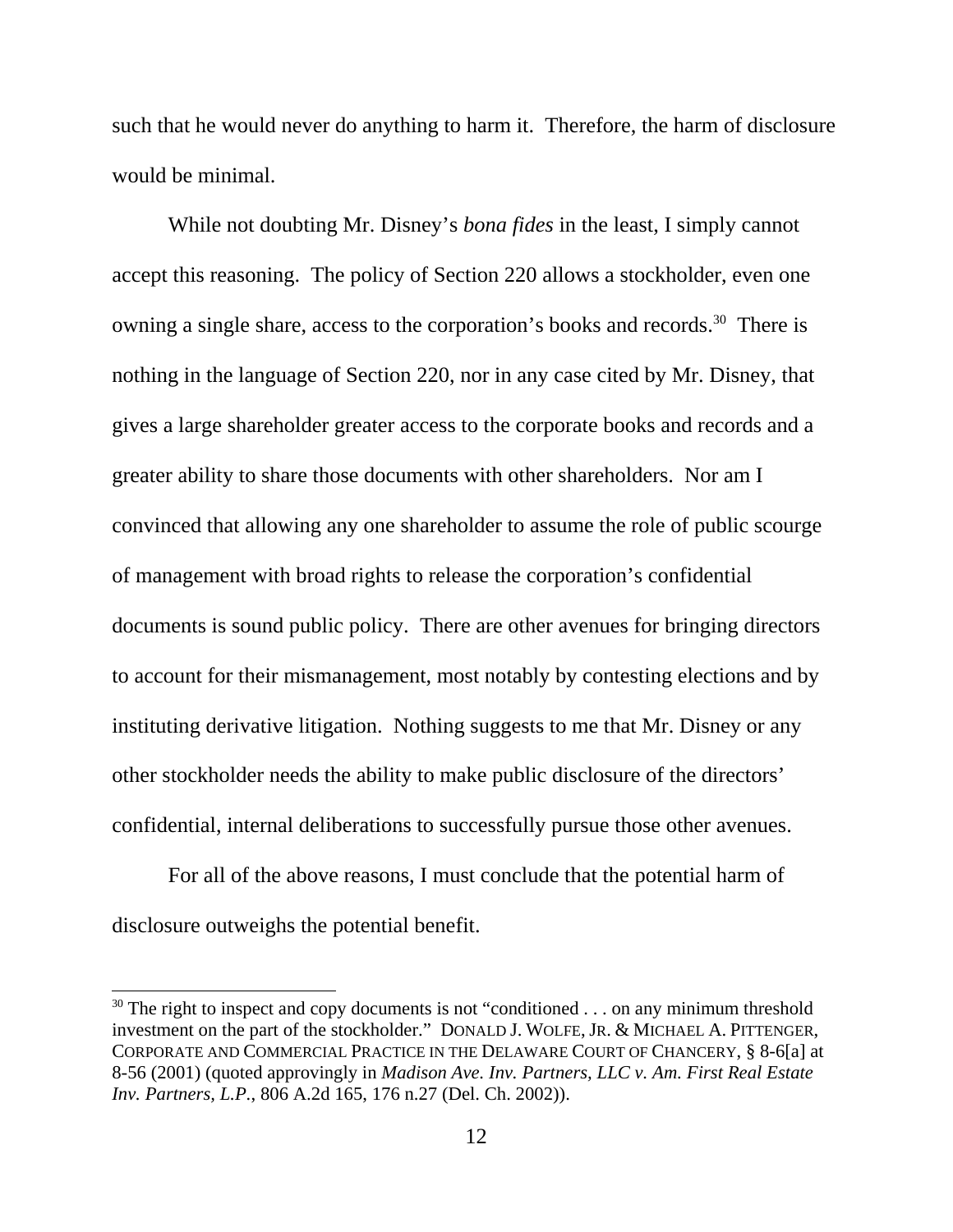**III.**

In the Remand Order, the Supreme Court also stated that "if the trial court takes the position that no review of the disputed documents is appropriate because [Mr.] Disney may only seek a change of designation in the course of a subsequent substantive lawsuit, the court should so advise this Court."

I do not take such a position. In my earlier Opinion, I noted the circumstances in which a stockholder is entitled to use information obtained by making a Section 220 demand in ways that will lead to public disclosure of that information. Chief among these, of course, is the use of the information to bring a derivative suit in the case of corporate waste or mismanagement, or to bring a suit attacking some aspect of a company's public disclosures.<sup>31</sup> However, there are also other instances, where a lawsuit was not prosecuted, in which it might be proper to publicly disclose confidential information obtained after a Section 220 demand. Specifically, the court will "entertain an application for relief from a Section 220 confidentiality agreement in the context of an active proxy solicitation,"32 or under other "exigent circumstances (*e.g.,* an active election contest) in which time constraints will not allow a stockholder to draft and file a complaint and then deal with issues of confidentiality in the ordinary course."<sup>33</sup>

<sup>31</sup> *Disney*, 857 A.2d at 448.

<sup>32</sup> *Id.* at 449.

<sup>33</sup> *Id.* at 450.